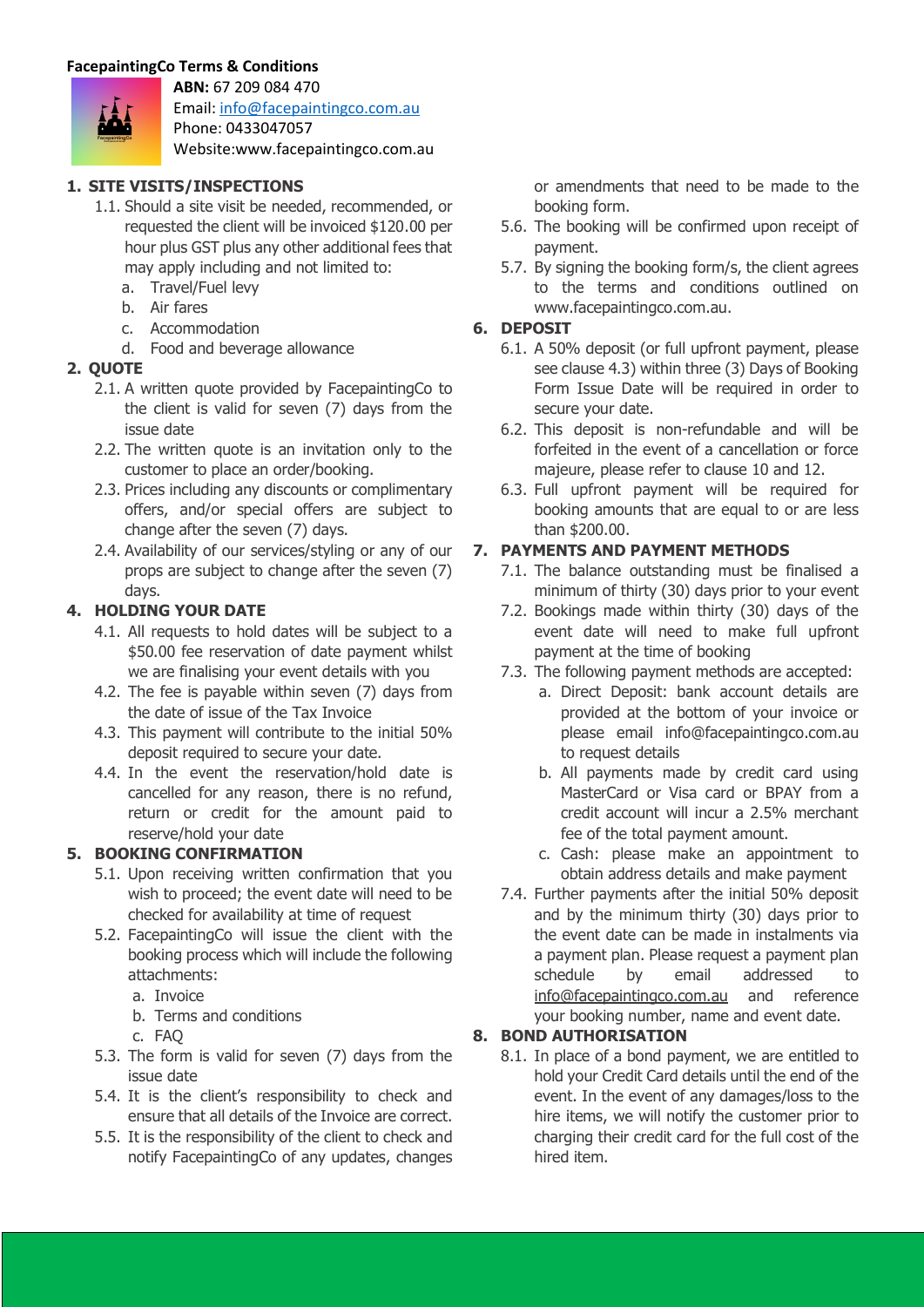

**ABN:** 67 209 084 470 Email: info@facepaintingco.com.au Phone: 0433047057 Website:www.facepaintingco.com.au

- 8.2. The Bond Authorisation Form that accompanies your booking documents must be completed and signed prior to any dispatch of items, including entertainment equipment.
- 8.3. The hirer must provide images of the valid credit card and driver licence as referenced on the bond authorisation form
- 8.4. The credit card provided will not be charged without prior notification for any damages, loss, broken or missing hire item/s
- 8.5. An invoice of damages will be issued prior to charging the credit card.
- 8.6. A credit card surcharge applies as outlined in clause 5.3.b

# **9. HIRE ITEMS**

- 9.1. If due to unforeseen circumstances that a hired product becomes unavailable, for example recently damaged, stolen or broken beyond repair from another event. FacepaintingCo will endeavour to offer the client a suitable alternative, or in the event that no alternative can be offered a refund to the client for the product no longer available will apply.
- 9.2. FacepaintingCo is not responsible for any incurred costs to the client due to unforeseen product unavailability or other circumstances including but not limited to situations that are out of our control such as Force Majeure
- 9.3. If a booking form is no longer valid (validity is seven (7) days from the issue date) and the client makes a payment towards a booking after the seven (7) day period, FacepaintingCo will not be liable if the event date or hire items are no longer available.
- 9.4. FacepaintingCo is entitled to provide the date, hire items, design and styling, and other services to another client after the seven (7) day period from issue date of the booking form.
- 9.5. In the event that the date is no longer available, and the client has made payment, the client will be refunded the amount paid within 10 working days (on a pay run day).
- 9.6. Hire items including and not limited to props and styling cannot be changed or refunded once delivered unless it is faulty.

### **10. URGENT BOOKING REQUESTS**

10.1. Any bookings made under 48 hours to the event day will incur a \$75.00 Turnaround Fee.

- 10.2. Any bookings made under 24 hours to the event day will incur a \$150.00 Turnaround fee.
- 10.3. If any urgent booking requests require graphic design services an additional graphic design fee of \$50.00 will apply to Clause 8.1 and 8.2.
	- a. Urgent design production is subject to availability and will be advised at time of request/booking.

# **11. CONFIDENTIALITY**

- 11.1. Any correspondence, documentation and information including and not limited to emails, quotes, design concept files, booking forms and invoices are all confidential between client (you) and FacepaintingCo (staff).
- 11.2. All confidential correspondence, documentation and information cannot be disclosed to any third party.
- 11.3. If any information is leaked or disclosed to any third party, it is a breach of contract.

# **12. FORCE MAJEURE**

- 12.1. If the client has **cancelled** an event due to a natural disaster (fire, earthquake, flood), Government intervention, epidemic or pandemic, the client will be issued a credit note for consequential payments except the initial 50% deposit payment. FacepaintingCo will not be liable for any loss or damage suffered by the client as a result of any delays caused by such force majeure events.
- 12.2. If the client has **postponed** an event due to a natural disaster (fire, earthquake, flood), Government intervention, epidemic or pandemic, FacepaintingCo will work with the client on a new available date and transfer funds paid to the new postponed date.
	- a. FacepaintingCo will not be liable for any loss or damage suffered by the client as a result of any delays caused by such force majeure events.
	- b. The booking will be subject to review for the new date, refer to Clause 11.2 and 11.3
	- c. In the event the client wishes to hold their booking and has for any reason delayed securing a new date and/or is considering a new event, a credit note will be issued.
	- d. The Credit Note is not redeemable for cash
	- e. The Credit Note is to be used within twelve (12) months of issue date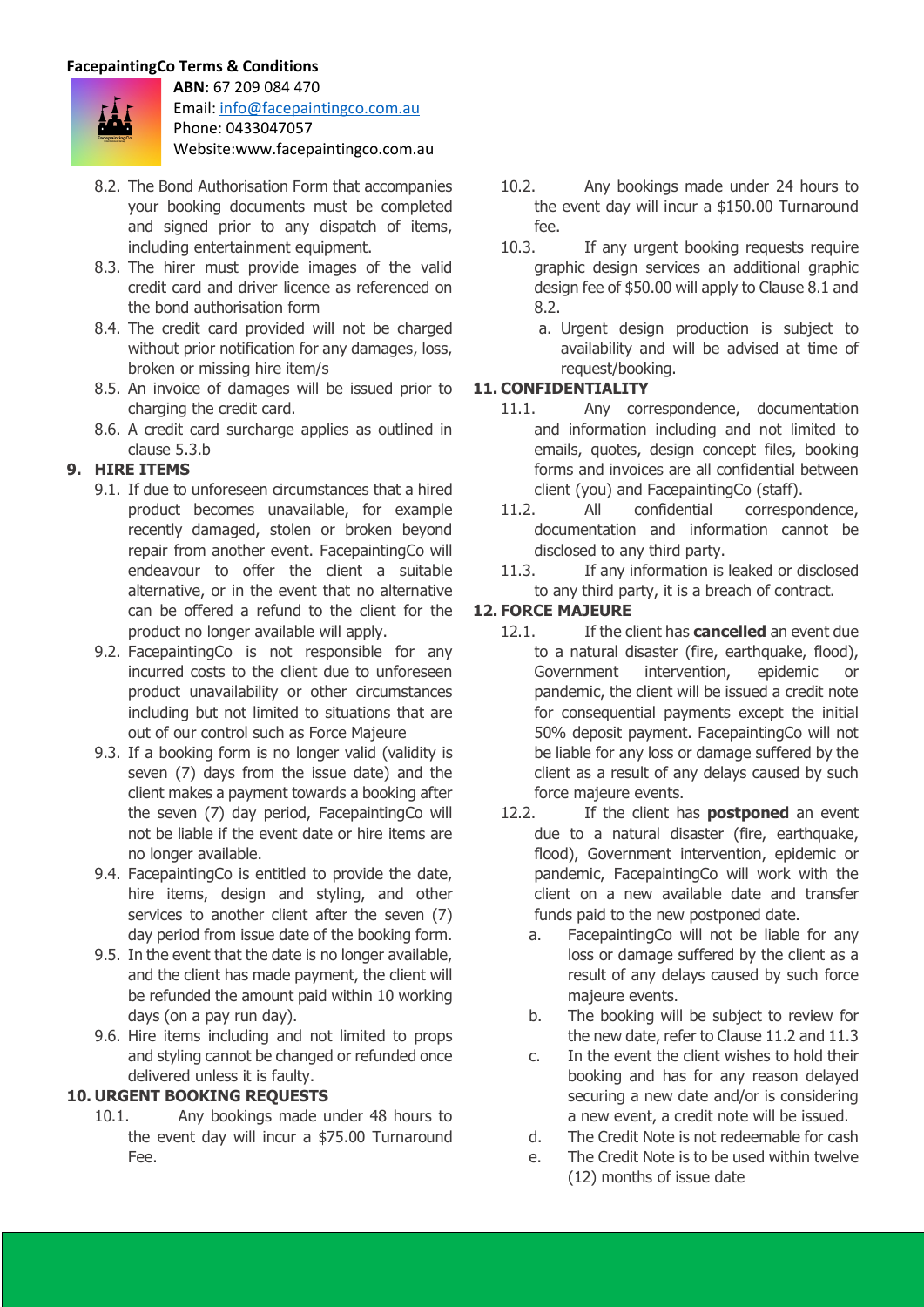

**ABN:** 67 209 084 470 Email: info@facepaintingco.com.au Phone: 0433047057 Website:www.facepaintingco.com.au

- f. The Credit Note is only valid for use for events with a value exceeding \$500.00
- 12.3. FacepaintingCo is not liable to guarantee a new booking date. If a new date is fully booked, FacepaintingCo will liaise with the client to reach a solution.

### **13. CHANGE OF DATE/TRANSFER OF DATE**

- 13.1. A change of date, transfer of date or postponement is considered a new booking
- 13.2. All requests for date changes will be subject to a booking review
- 13.3. FacepaintingCo reserves the right to adjust pricing to reflect current market conditions and labour rates
- 13.4. Change of dates that are affected by Force Majeure, please also refer to Clause 10

#### **14. CANCELLATION**

- 14.1. Cancellation requests must be made in writing to info@facepaintingco.com.au with reference to your booking number, name and date
- 14.2. In the event that the client cancels a booking:
	- a. FacepaintingCo will retain any deposit paid for the hire items and services; and
	- b. If payment is not already made then the client will be responsible for any direct losses incurred or any losses that can be proven by FacepaintingCo in respect of such cancellations
- 14.3. Any cancellations made within thirty (30) days to your event date, all payments made will be forfeited.
- 14.4. Under no circumstances can a client cancel a booking or sale of goods or service that are special order once production has commenced. Special order includes and is not limited to permanent sale of goods, any custom made/build items including and not limited to backdrops, installations or signage.

#### **15. REFUNDS**

- 15.1. Any clients following an approved payment schedule/plan will be entitled to a refund of any payments made after the initial deposit and prior to the thirty (30) days before the event date.
- 15.2. Please allow up to ten (10) business days for any payments to be returned via Bank Transfer.

15.3. Any refunds with incorrect bank details will incur a surcharge provided from the bank in the event that payment is bounced back and the client will be invoiced to cover any and all bank fee charges

### **16. CHANGES, AMENDMENTS AND VARIATIONS**

- 16.1. Any changes, deductions or reductions to the booking cannot be made within 30 days from the event date
	- a. A refund or credit will not apply for any changes, deductions or reductions made within 30 days of the event
	- b. A refund or credit will not apply for any changes, deductions or reductions on the day of the event
- 16.2. Increases will be accepted within 30 days of the date of the event and are subject to availability:
	- a. Payment for any increases in numbers/quantities will be required within 24 (hours) of the invoice issue date
	- b. Please refer to Clause 5.3 for payment methods.
- 16.3. Prices are subject to change in accordance with customisation of any of our items but not limited to, arts and crafts packages, character dress up.
- 16.4. FacepaintingCo reserves the right to invoice the client if additional items, for example extra arts and crafts equipment used, balloons etc at the time of service.
- 16.5. Any complimentary or discounted items included in the original quote are only inclusive if the client agrees to the original quote from the first issue date.
- 16.6. We reserve the right to remove any complimentary or discount offers should there be a request by the client to amend, revise or alter the first issued quote or booking form and charged at their full and current price
- 16.7. We reserve the right to amend labour rates and hire prices should there be a request by the client to amend, revise, or alter the original quote or booking form and charged at their full and current rates
- 16.8. A variation fee at the discretion of FacepaintingCo will be charged from \$30.00 per variation for any variation request including and not limited to variations to the original quote or booking form for design, style or event changes.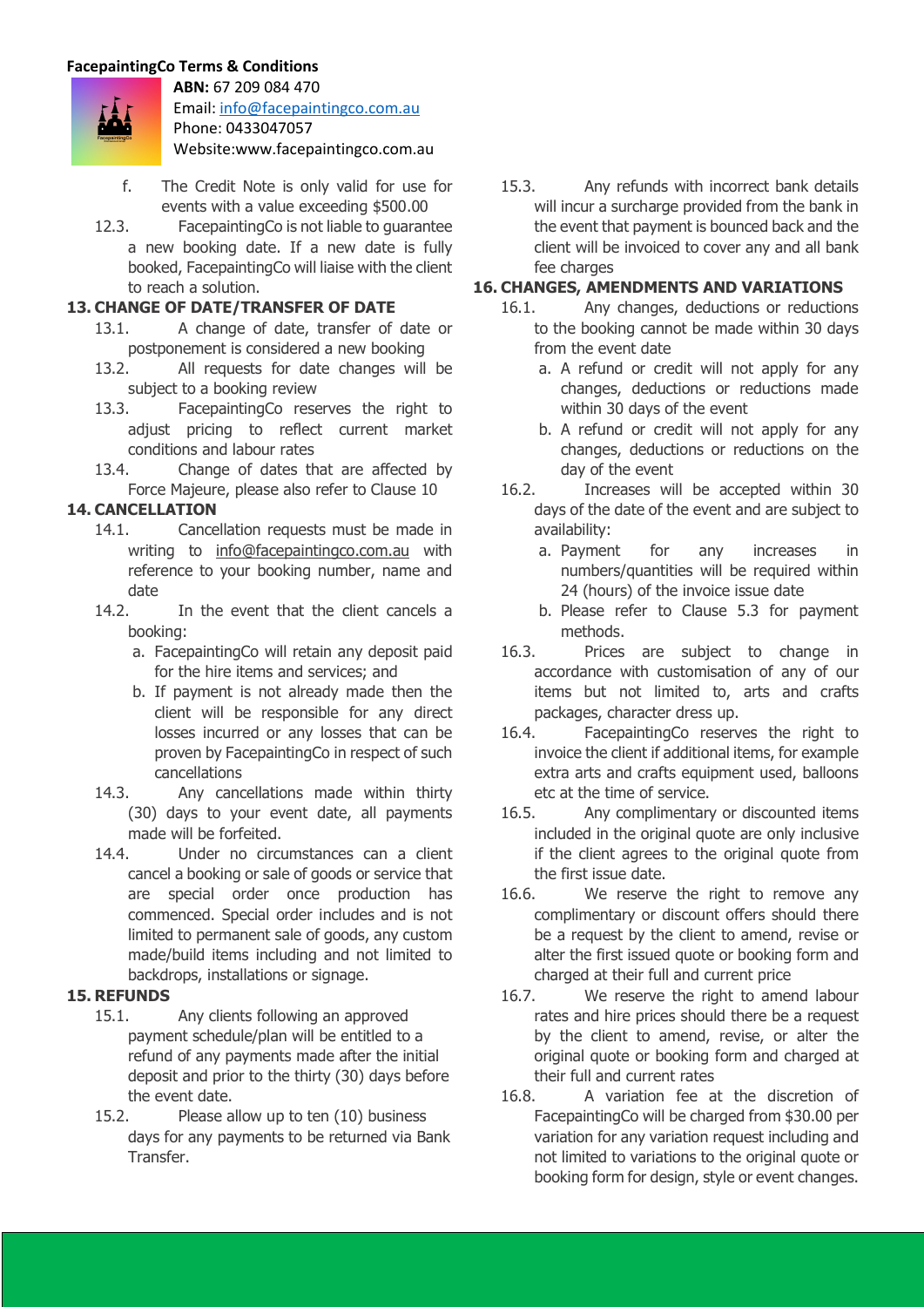

**ABN:** 67 209 084 470 Email: info@facepaintingco.com.au Phone: 0433047057 Website:www.facepaintingco.com.au

- 16.9. Any requests for changes to the quote or booking, must be made in writing to info@facepaintingco.com.au with the booking reference number, name, event date and details of the changes being requested
- 16.10. Changes to the booking form can only be minor changes for example a character change
- 16.11. All requests for changes must be signed and approved FacepaintingCo and the hirer/client
- **17. DELIVERY, PICK UP AND LABOUR SURCHARGES**
	- 17.1. Minimum delivery charges to Sydney Metro for prop hire or party packages delivery is \$30.00.
	- 17.2. Minimum pack down charges to Sydney Metro for Prop Hire is \$80.00
	- 17.3. Additional charges will apply for longer set up periods, after hours/late night, early mornings, and/or further distances, more than one item being hired, for any jobs that may require onsite assembly/installation and for sites that are difficult to access
	- 17.4. For bookings outside of Sydney metro including and not limited to Lithgow, Newcastle, Hunter Valley, Mudgee, Southern Highlands, Illawarra, Wollongong, North and South Coast, regional or remote NSW, and interstate jobs, an out of Sydney Metro Fee will apply. The fee will vary as it is calculated based on the door to door travel (kilometres) to complete the job each way
	- 17.5. A preparation fee will be charged up to 8% of the overall hire order for any event or prop hire booking.
	- 17.6. Any restrictions by your venue in terms of set up or pack down which will restrict our time or accessibility for styling, set up, pack down will increase the labour fee and may be subject to being added to the final payment 30 days prior to the event.
	- 17.7. If access to any venue/address collection of hire items is difficult, and has not been disclosed by the hirer/client at time of enquiry a 10% surcharge (of the overall order) will be deducted from the bond and credit card will be charged.
	- 17.8. Delivery, Styling and entertainment for any event prior to 8:00am will incur an

additional fee. The charges vary based on distance, additional team members needed and longer setup periods.

- 17.9. Staff members are allocated accordingly to each event to ensure smooth running of each event day.
- 17.10. For bookings outside of Sydney metro including and not limited to Lithgow, Newcastle, Hunter Valley, Mudgee, Southern Highlands, Illawarra, Wollongong, North and South Coast, regional or remote NSW, and interstate jobs, that require the accommodation of our staff additional fees will apply including and not limited to:
	- a. The price per room per night to accommodate our staff at the nearest hotel/motel at a minimum four (4) star rating will be charged. For the wellbeing of our staff it is essential that they are comfortable and are able to receive a good level of uninterrupted rest to perform at their best.
	- b. A meal and beverage allowance per staff member for each meal time during the travel period for Breakfast, Lunch and Dinner will also be charged at \$25.00 plus GST per staff member per meal

### **18. LIABILITY FOR VENUE RESTRICTIONS AND EVENT PLANNERS**

- 18.1. FacepaintingCo may be required to comply with WHS requirements or other supplier information disclosure documentation as requested by the client's venue. We reserve the right to invoice our client for the administration time that meeting your venue's obligations may take at a rate of \$55.00 per hour
- 18.2. FacepaintingCo is not liable for any restrictions of our services made by your venue on the day of your event, i.e. draping, floral ceiling Installation, backdrops, tables, etc.
- 18.3. FacepaintingCo is not liable for any miscommunication/information that has not been reiterated or disclosed between FacepaintingCo & Event Planner to the client in question.

#### **19. ACCURACY OF INFORMATION, DETAILS AND DESCRIPTIONS**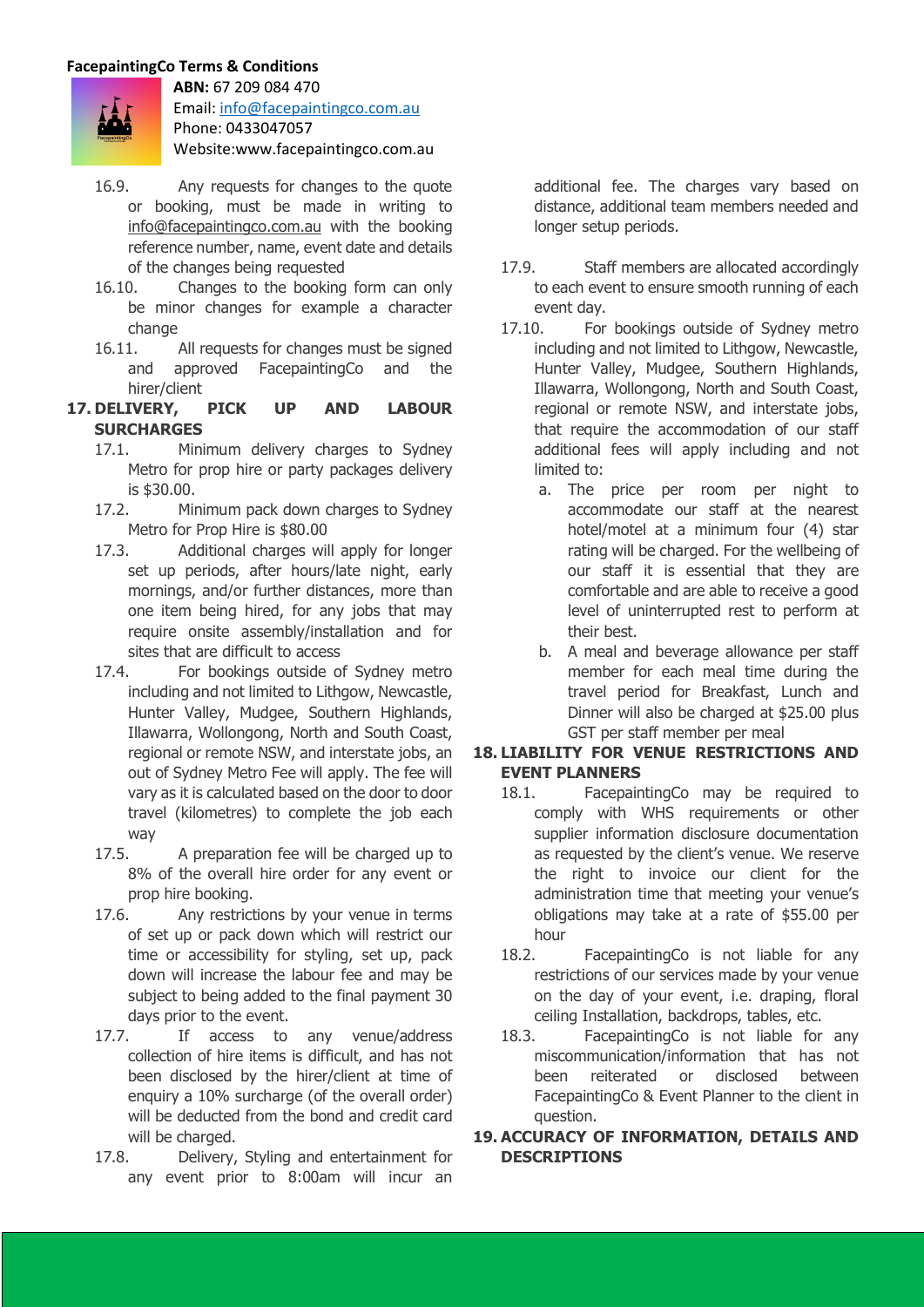

**ABN:** 67 209 084 470 Email: info@facepaintingco.com.au Phone: 0433047057 Website:www.facepaintingco.com.au

- 
- 19.1. All correspondence, quotes, and booking documentation are prepared, itemised and described to the best of our abilities and using the information available to us at the time. Care is taken to ensure that this information is correct, but we cannot eliminate the possibility of:
	- a. Human error in the entry of information,
	- b. Incorrect information provided to us by clients, venues, suppliers or distributors,
	- c. Failure of clients, venues, suppliers or distributors to supply updated and accurate information, details, or measurements.
- 19.2. We reserve the right to change any information including but not limited to pricing, specifications, descriptions, or product names without notice.

### **20. LOSS AND DRY HIRE DAMAGES**

- 20.1. The hirer must provide proof of identity and must disclose the damaged or missing location of where the items will be kept whilst on hire. All items will be inspected prior to hire and will be inspected upon return/pickup.
- 20.2. Any items not returned, due to being lost, stolen, damaged or broken beyond repair will be charged to the hirer at the full retail price.
- 20.3. Decorations and equipment are not to be moved by the hirer, people or venue staff other than FacepaintingCo staff, unless notified and prior written agreement is obtained by management of FacepaintingCo.
- 20.4. The client will be responsible for any damages in the event of movement by anyone else other than FacepaintingCo staff and charged at full replacement cost of the item

### **21. HIRE ITEMS**

- 21.1. Photographs may be taken of the setup by FacepaintingCo or yourselves and used on our social media
- 21.2. Any hire items that are returned late will incur a late fee to the value of an additional day hire for each item
- 21.3. All equipment, furniture, décor, props, other items and any other property of FacepaintingCo remains the property of FacepaintingCo.
- 21.4. Items should be hired and used for their intended purpose, FacepaintingCo will not be

held responsible or liable for incorrectly chosen hire items

- 21.5. Hirers will make good of any costs associated with loss, damage or replacements of items, equipment, furniture, décor, props and any other property of FacepaintingCo as a result of their hire, use and activities.
- 21.6. The Hirer shall keep FacepaintingCo indemnified from and against all damages, costs, charges, and expenses incurred, in consequence of such damage; including but not limited to:
	- a. Any costs incurred by FacepaintingCo in repairing or making good any damage so caused and.
	- b. All costs losses damages and expenses of any kind howsoever arising out of the postponement or cancellation of agreed use or any other concurrent or subsequent uses that FacepaintingCo may have agreed with another hirer

## **22. LIABILITY FOR DAMAGES AND PERSONAL AND INJURY**

- 22.1. FacepaintingCo is not liable for any injuries or accidents due to breakages/mishaps whilst props are in your care
- 22.2. FacepaintingCo is not liable for any injuries, damages or mishaps for any purchases that have been custom made to client specifications once in the possession of the purchaser
- 22.3. All hired items remain the property of FacepaintingCo and the hirer must adhere to all terms and conditions.

# **23. BAD WEATHER**

- 23.1. In the event of bad weather (e.g., hail, rain, lighting, thunderstorm, wind) FacepaintingCo will move to the client's alternative location when provided:
	- a. A minimum of 4hrs notice prior to the ceremony or event time. FacepaintingCo will do their best to accommodate any reasonable requests but will not be responsible for anything that is out of our control or that does not go to plan.
	- b. If the client decides to proceed with the ceremony or event in wet weather, FacepaintingCo has a duty of care and the right to refuse roll out of carpets or assembly of equipment where the risk has